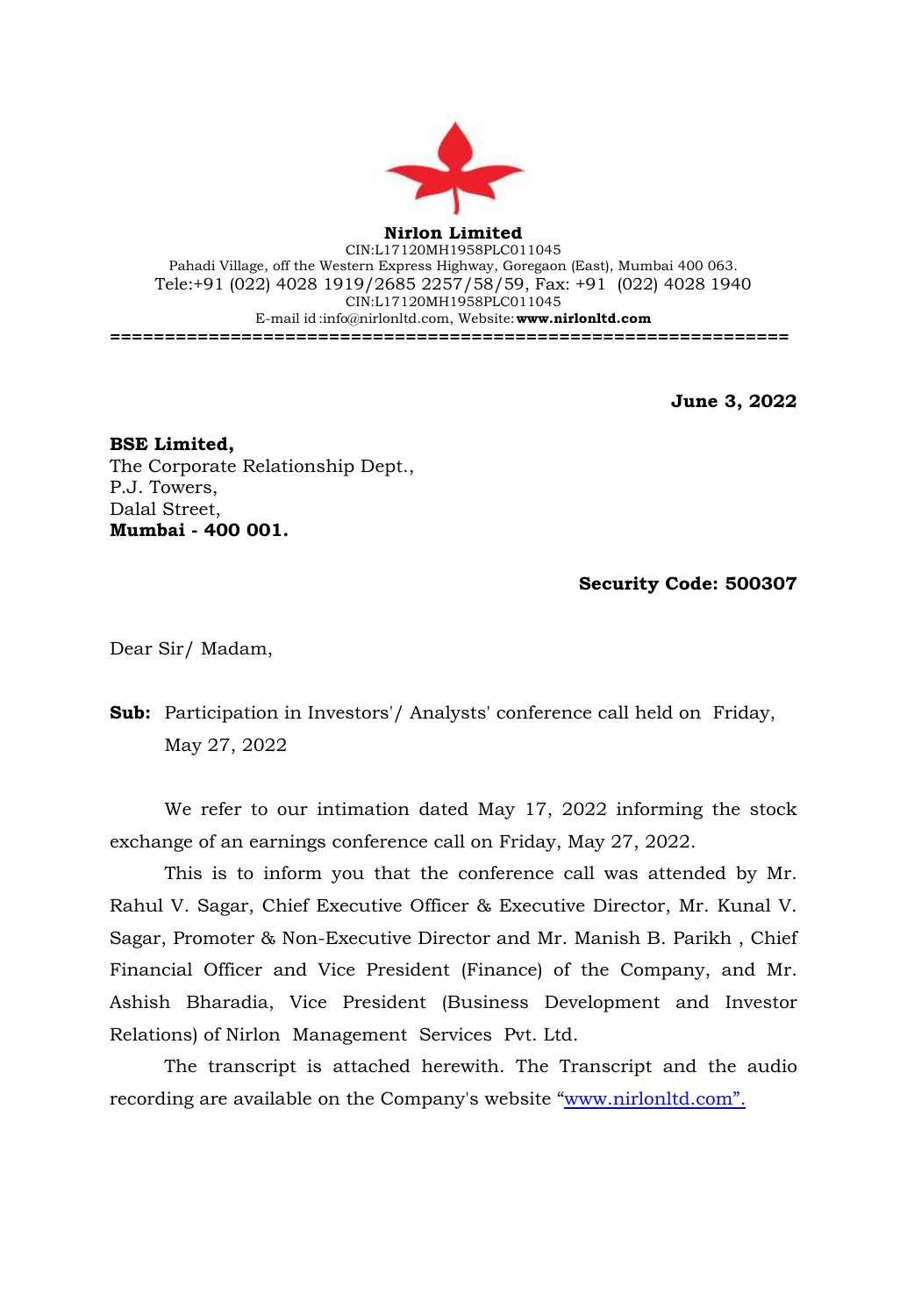The interaction was based on a Q&A format, and the presentation for the aforesaid is available on the Company's website.

Kindly take the information on your record.

Thanking you, Yours Faithfully,

## **For Nirlon Limited**

cidamn cato

Jasmin K. Bhavsar

Company Secretary, Vice President (Legal) & Compliance Officer **FCS 4178**

**Encl:a.a.**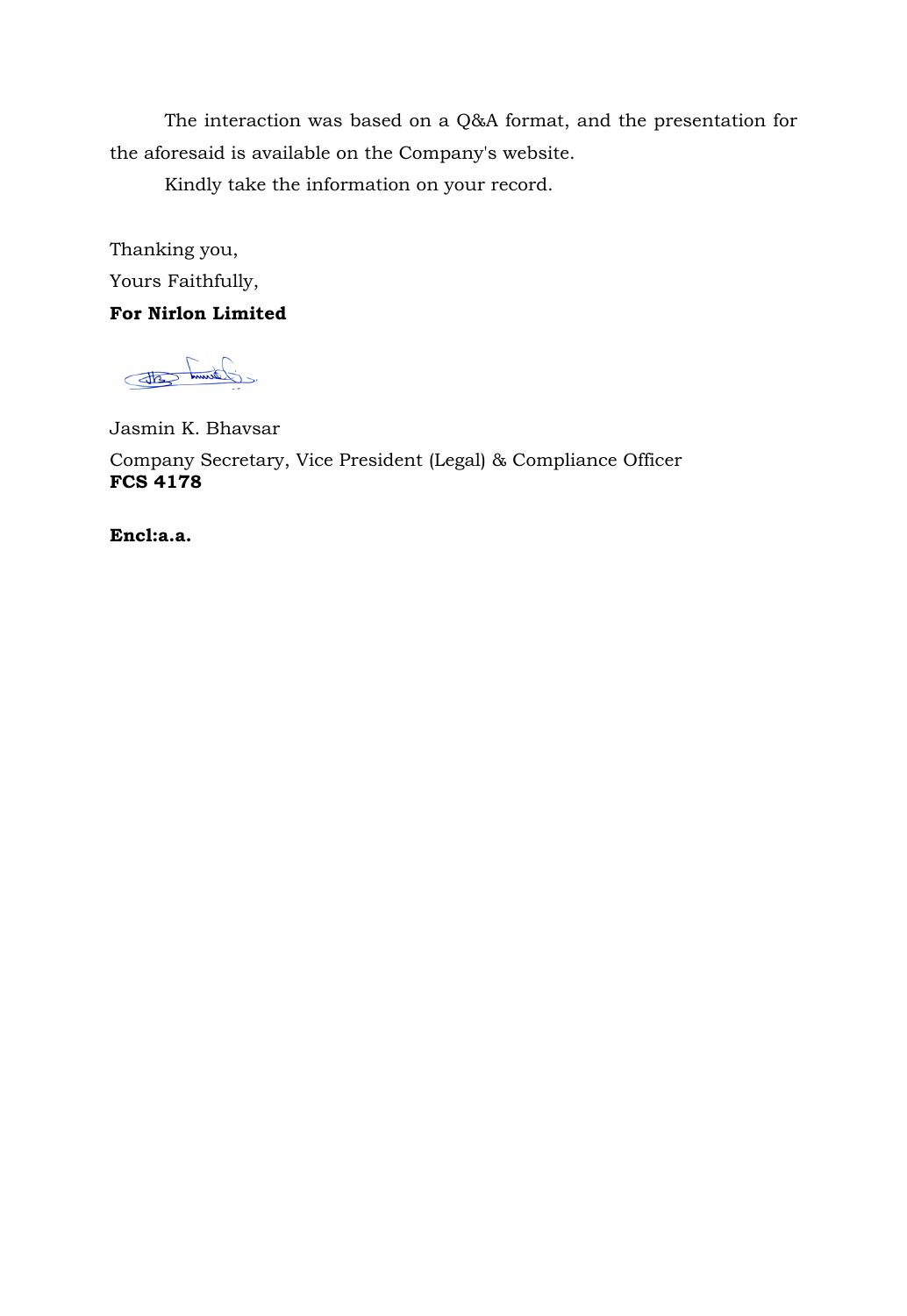## **Nirlon Limited Q4 FY22 Earnings Conference Call May 27, 2022**

**Moderator:** Ladies and gentlemen, good day and welcome to the Q4 and FY22 Conference Call of Nirlon Limited. As a reminder, all participant lines will be in the listen only mode and there will be an opportunity for you to ask questions after the presentation concludes. Should you need assistance during the conference call, please signal the operator by pressing \*, then 0 on your touchtone phone. I now hand the conference over to Mr. Anuj Sonpal from Valorem Advisors. Thank you and over to you, Mr. Anuj Sonpal.

**Anuj Sonpal:** Good afternoon everyone and a warm welcome to you all. My name is Anuj Sonpal, CEO of Valorem Advisors. We represent the Investor Relations of Nirlon Limited. On behalf of the company, I would like to thank you all for participating in the company's Earnings Conference Call for the fourth quarter and financial year ended 2022.

> Before we begin, let me mention a short cautionary statement. Some of the statements made in today's earnings call may be forward-looking in nature. Such forward-looking statements are subject to risks and uncertainties which could cause actual results to differ from those anticipated. Such statements are based on management's beliefs as well as assumptions made by and information currently available to management. Audiences are cautioned not to place any undue reliance on these forward-looking statements in making any investment decisions. The purpose of today's earnings conference call is purely to educate and bring awareness about the company's fundamental business and financial quarter under review.

> Now, let me introduce you to the management participating with us in today's earnings call and hand it over to them for opening remarks. We have with us Mr. Rahul Sagar - Chief Executive Officer and Executive Director; Mr. Kunal Sagar - Promoter and Non-Executive Director; Mr. Manish Parikh - Chief Financial Officer and Vice President (Finance); Mr. Jasmin Bhavsar - Company Secretary and Vice President (Legal) and Compliance Officer; Mr. Ashish Bharadia – Vice President - Business Development and Investor Relations, Nirlon Management Services Private Limited. Now without any further delay, I request Mr. Kunal Sagar to start with his opening remarks. Thank you and over to you, sir.

**Kunal Sagar:** Thanks Anuj. Good afternoon and welcome to our earnings conference call for the fourth quarter and the Financial Year ended 2022. We hope all of you are safe and well. Let us take you through the financial performance of the company for this year.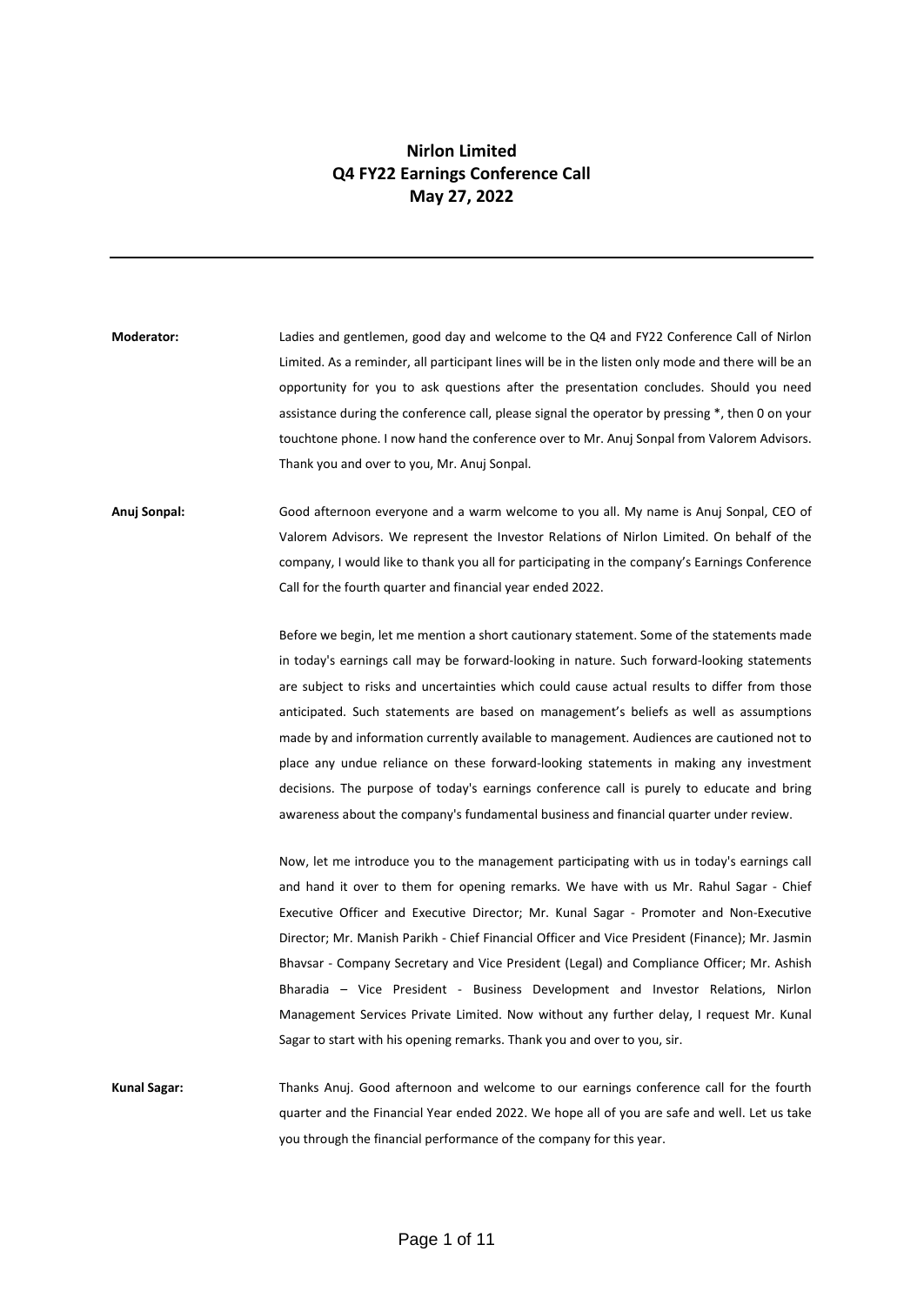For the fourth quarter of the Financial Year ended 2022, the company reported a total income of approximately Rs. 138 crores, an increase of 48% from previous quarter and EBITDA stood at Rs. 114 crores, an increase of 52% from the previous quarter. This represents an EBITDA margin of 82.43% which increased by 224 basis points sequentially. Profit after tax stood at Rs. 37 crores representing a PAT margin of 26.94%. For the Financial Year ended March 22, the company reported a total income of approximately Rs. 387 crores, an increase of 21% from the previous financial year, and EBITDA was Rs. 300 crores representing an EBITDA margin of 77.63%. PAT stood at Rs. 111 crores representing a PAT margin of 28.65%.

As mentioned in our presentation, during the year ended 31st March 2022, the company completed the development of Phase V at Nirlon Knowledge Park and licensed the entire Phase V development comprising 1.16 million square feet of chargeable area with effect from December 15, 2021 to JP Morgan Services India Private Limited for a period of 10 years. JP Morgan is paying license fees as per the agreement from 15th May 2022 as contracted. Accordingly, income and expenses relating to Phase V are recognized in the Profit and Loss Account with effect from 15th of December 2021. This is the primary reason for the increase in license fees and profitability in the fourth quarter. The overall occupancy rate of Nirlon Knowledge Park including Phase V has increased to approximately 98% in this quarter compared to 95% in the previous quarter.

Of the area that was vacant earlier, JP Morgan licensed an additional 13,000 square feet at NKP and two clients licensed approximately 4,800 square feet at Nirlon House, of which 75% i.e., 3,600 square feet is Nirlon's share. Separately, Barclays has renewed approximately 63,000 square feet in May 2022 of its space due for renewal / expiry in Financial Year 23 in NKP.

As on 31st March 22, approximately 65,000 square feet or approximately 2% of the area was vacant. Of this vacant area, the company has licensed approximately 7,500 square feet in Q1 Financial Year 23 and is in discussion for the balance area.

On the 2nd of May 2022, the company refinanced its entire debt and availed a Green Loan facility from HSBC for Rs. 1,230 crores including an OD sublimit of Rs. 80 crores. This new facility is for a tenure of 10 years with a principal moratorium for the first 5 years and a bullet repayment of 75% at the end of the 10th year. As of today, the interest rate applicable is 6.6% on the OD facility and 6.1% for the balance facility.

The company had paid an interim dividend of Rs. 15 per share for the Financial Year 21-22 in quarter 4 of Financial Year 22. Additionally, the Board has recommended a final dividend of Rs. 11 per share for the Financial Year 21-22, subject to approval of shareholders in the forthcoming AGM. As mentioned on earlier calls, this is in keeping with our practice of ensuring the maximum amount of surplus cash is regularly paid out to investors, while ensuring a prudent level of liquidity is available for contingencies.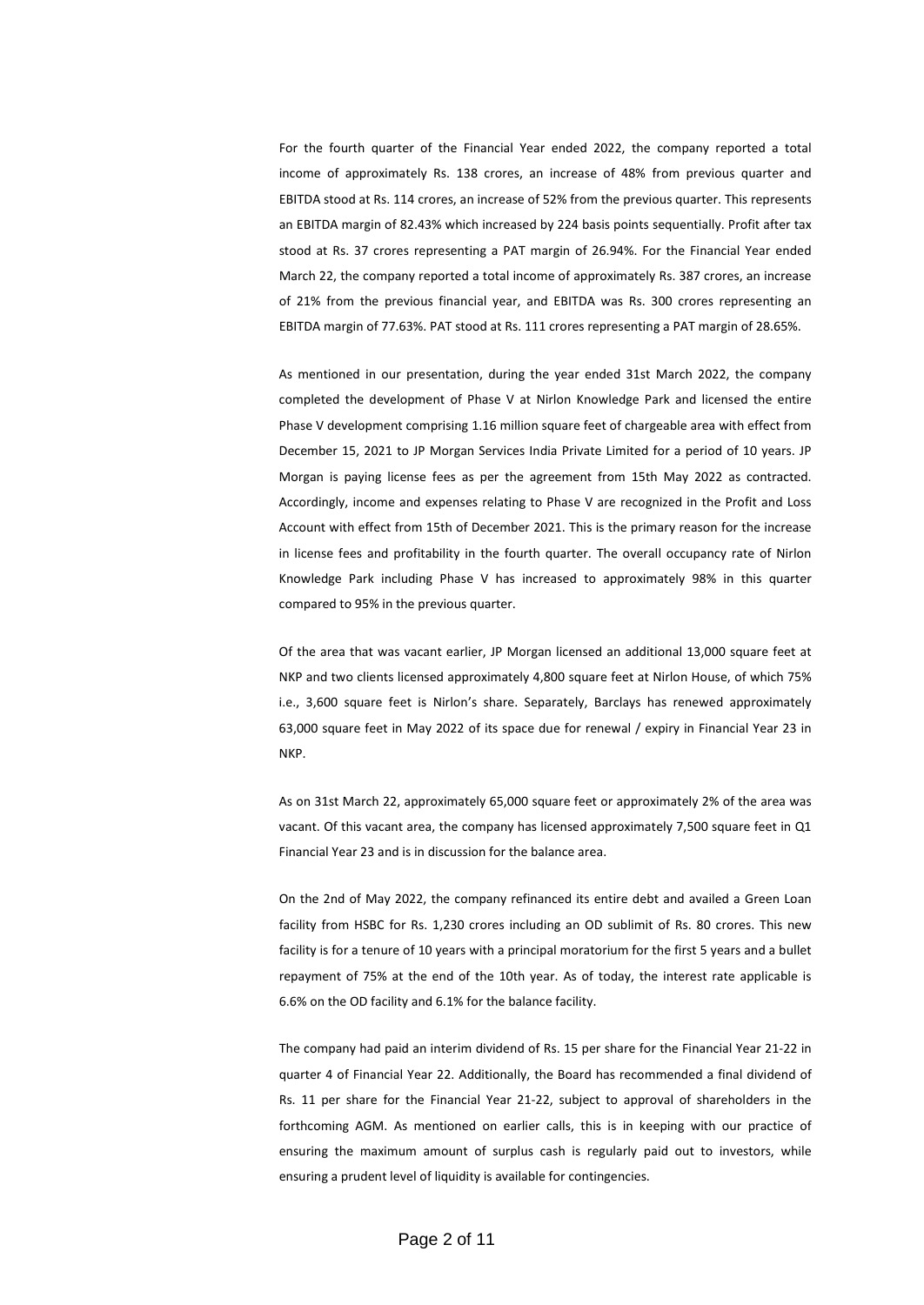With this, we conclude our presentation and open the floor to questions.

- **Moderator:** Thank you. Ladies and gentlemen, we will now begin the question and answer session. The first question is from the line of Dilip A. Jain, an Investor. Please go ahead.
- **Dilip A. Jain:** Congratulations on an excellent set of numbers and the announcement of the final dividend. Sir, we have stated in previous con-calls that we would like to maintain a stable dividend policy. Having paid Rs. 26 per share as total dividend in the current fiscal year, do we intent to maintain a stable dividend payout in the future given that the circumstances are normal? Sir, my second question is, as you have mentioned in the earlier concall, that a one location asset containing REIT structure may not be possible from a regulatory standpoint. So therefore, in case we decide to diversify into different real estate classes, I would like to just mention that various real estate classes globally give returns in the low single digit to mid teens. Sir my question to you is, are we open to real estate fields which give higher rental yields than the office real estate portfolio? Thank you very much, sir, I look forward to your responses?
- **Kunal Sagar:** Mr. Jain, we will answer your first question which is on the dividend sustainability, I think it was?
- **Dilip A. Jain:** Yes sir.
- **Kunal Sagar:** We believe that the level of dividend that we paid for this year is a sustainable dividend for us going forward. We estimate that for the next few years this is a sustainable dividend that we should be able to pay.
- **Dilip A Jain:** Excellent sir, very nice.
- **Kunal Sagar:** The second question, we didn't fully understand, are you saying that would we like to move to a class of real estate that is not office? Is that what you are suggesting?
- **Dilip A. Jain:** Yes sir, there are other real estate classes, I believe for example, there are data center REITs. There are various other classes which gave a yield which is probably single digit to mid teen, so are we open to diversifying into them in the future?
- **Kunal Sagar:** We are not presently looking at any other class of development in Nirlon other than office development for the moment.
- **Dilip A. Jain:** So you had mentioned earlier sir that from a regulatory standpoint, a one location asset containing REIT structure may not be possible. Do we have any information on where do we stand on that particular point as far as the REIT conversion if at all it were to take place in the future?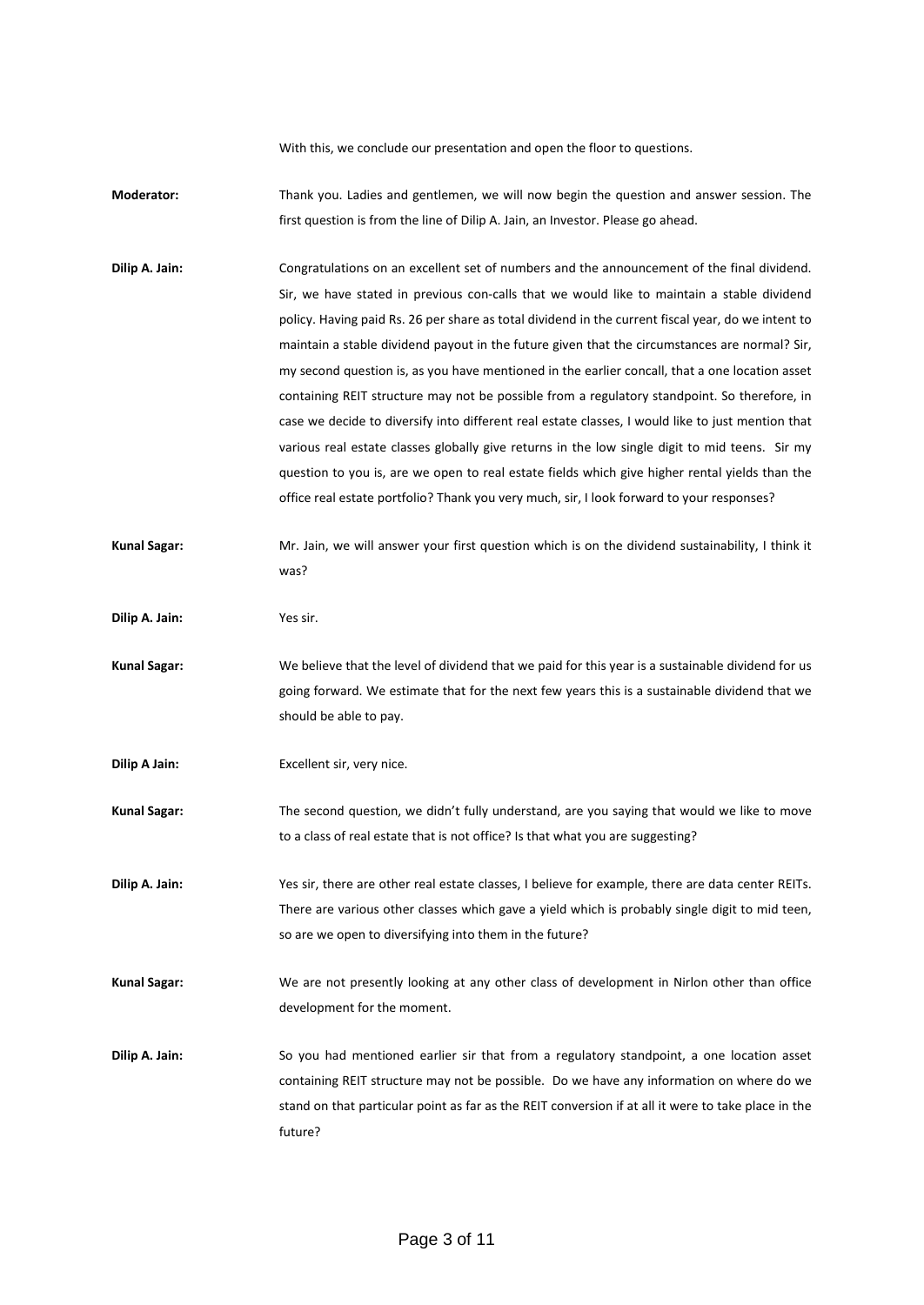**Kunal Sagar:** We have more information. The one location aspect is not the defining characteristic in terms of whether one will move towards the REIT or any other restructuring. That is one of the points. We believe would be a secondary point rather than one of the primary points.

> I think we mentioned last time that the larger issues are, in fact, the so called conversion to a REIT is not something that is a regulatory possibility. It is not possible to just convert to a REIT. As we had explained last time, there is a convergence of various regulations and various people who need to come together for this. So, our understanding so far, is that a listed entity can theoretically become an SPV under a REIT, which is also a listed entity. However, there are no precedents or ready framework for this particular circumstance at the moment. Due to these considerations, in the absence of any specific approval or any specific exemption, there may be a situation where it may be desirable or required for the company to transition towards a REIT in two steps, which may involve either an open offer or a delisting, and then move in the direction that one decides to take. As we had said the last time, this is a set of discussions that is ongoing at our end, and we have a lot of significant feedback which we will take into consideration before we take any final decision on the matter.

**Moderator:** Thank you. The next question is from the line of Gaurav Jain with Spark Capital Advisors India Private Limited. Please go ahead.

**Gaurav Jain:** Congratulations on the good set of numbers. My question pertains to the rental increase that one has witnessed over the past 1 year and I must compliment that you have given a very clear chart of how much renewal you expect over the years for Nirlon. So on that is there a broad rental increase that we are looking at in percentage terms on per square feet, per month basis? And I ask this question in the context of competing office space nearby Nirlon in the form of Commerz, Nesco and some of these other developments?

**Rahul Sagar:** Gaurav, there are couple of reasons for the increase in the license fees between FY21 and 22. No doubt there has been escalation which has come through from the existing phases - Phase 1, 2, 3 and 4. There have been some vacancies which have been filled as well over the course of the fiscal year 21-22. If you look at the Ind-AS number, JP Morgan rent would have started from December 15, where the rent starts to be straight-lined as per Ind-AS. So that is another reason, and probably a very significant reason as to the increase in the revenue between FY20-21 and 21-22. That would really be it. So basically consistency in the escalations coming through, the marginal reduction in vacancies and then of course straight lining of the JP Morgan rent from December 15, 2021. Does that answer your question?

Gaurav Jain: If I can be more specific here in asking, in terms of increase, are we looking at 10% to 15% increase in rentals over say 21 on per square feet, per month basis, is that a fair assessment?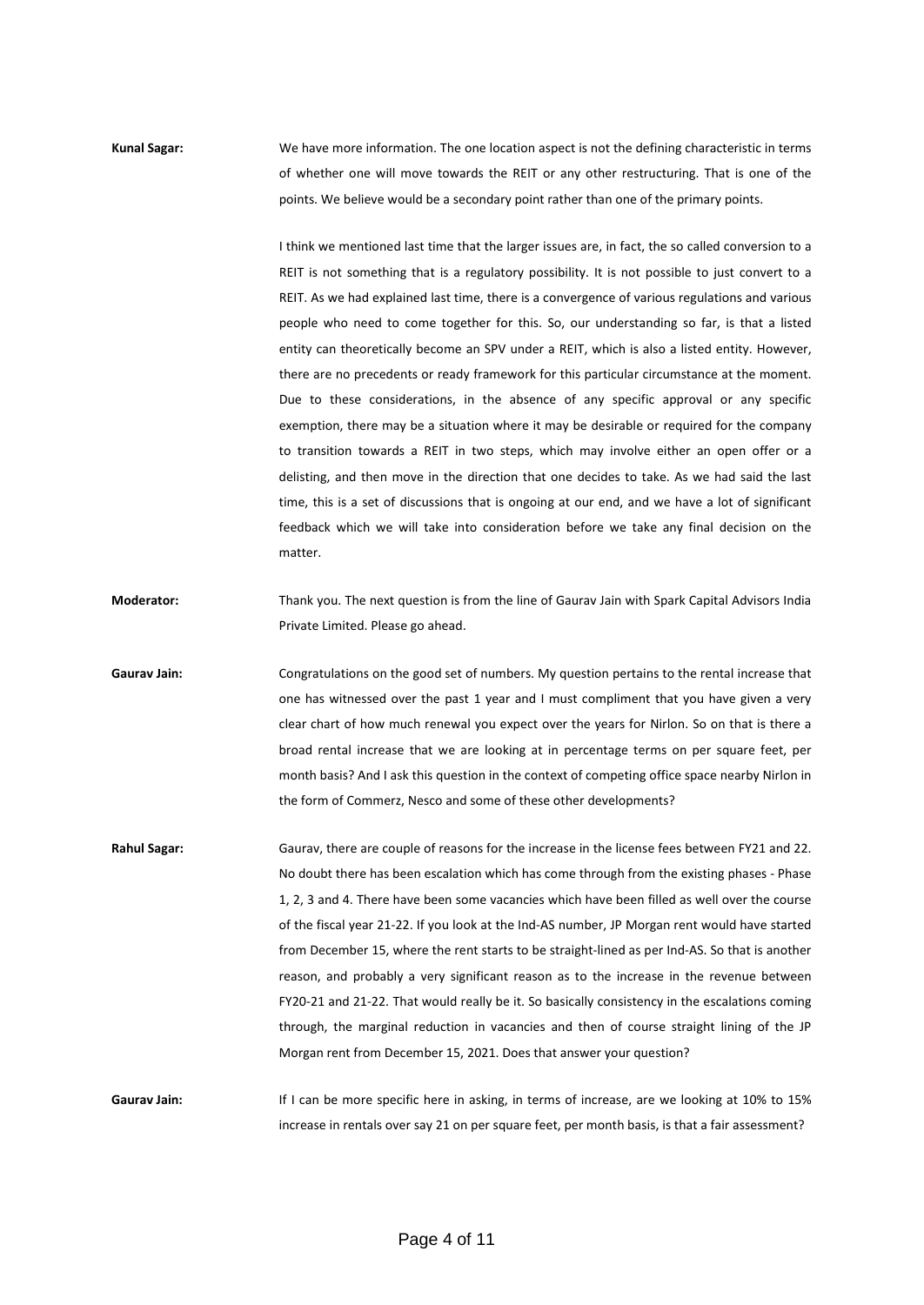- **Rahul Sagar:** I think the increase in the rental per square feet between 20-21 and 21-22 would not be significant to the extent of 10%. Whereas there may be a few marginal increases, I don't think it will be as significant as 10%.
- **Gaurav Jain:** And is it fair to assume sir that this number?
- **Rahul Sagar:** I am speaking of the new rentals, of course. The escalations have come in, have kicked in as per schedules.
- Gaurav Jain: And is it fair to assume, sir given the competition around you, rental increase would be like mid-single digit, is that a fair assessment?
- **Rahul Sagar:** Rental increase would be mid-single digit for what?
- Gaurav Jain: For renewals, like whenever they are coming up?
- Rahul Sagar: It is a tough question, really. There are a lot of factors that constitute the rents. So I would not want to comment on the fact whether the rental increase would be mid-single digits for renewals or for new Leave and License for that matter.
- **Kunal Sagar:** Gaurav, it depends on what level the previous license has expired at, and so sometimes you may get something that is significantly more than what you have, and sometimes you may not get that level because you are looking at a base that is different. So, as Rahul said that is an individual specific situation that occurs, and we don't want to generalize on that.
- Gaurav Jain: And lastly sir, now that everything is sort of leased out, less than 2%, around 2% vacancy, how do we think about growth for Nirlon Assets going forward?
- **Rahul Sagar:** The growth will of course come for a company like ours, at this point where no additional or further construction is envisaged, from a consistent occupancy rate and minimum vacancy over a consistent period of time, as has been the case predominantly over the past 10 years approximately. And of course growth would come with consistent escalation in rentals which have also been occurring over the past approximately 10 years, and thirdly a very significant part of growth which, of course, we cannot specifically comment on now would be if the actual rate also, so to speak, shows a steady and a consistent upward trend. But of course on the third point it is not so easy for us to make a specific comment on right now. That would predominantly be the driver of growth in the topline, and of course that would be the most significant factor for overall growth in the P&L.

**Gaurav Jain:** And just sir lastly, as we stand today, are offices working at 100% capacity in Nirlon?

**Rahul Sagar:** That is a good question, Gaurav. So we see a steady increase of people coming into the campus. Of course, this is something which we monitor very closely and I would like to say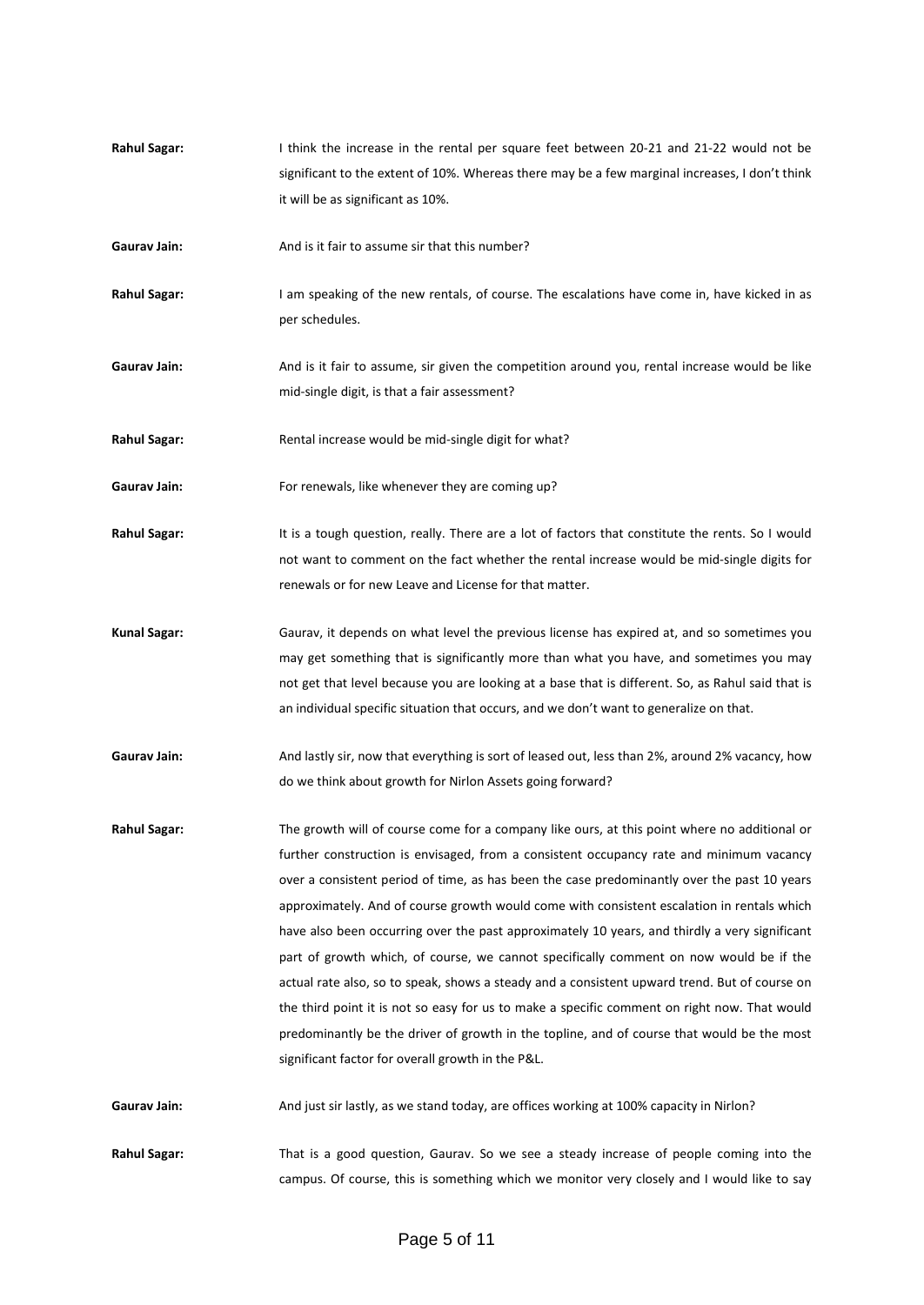that based on the first four phases, apart from JP Morgan of course because that is in the fitout stage, we see that we are approximately around the half way mark in terms of the number of people coming in. We see approximately 50% of the pre-COVID volume of people entering the campus every day. So that is extremely important and that is something which we look at and we would be very happy to see further people coming in into the campus. But I'd say at this point in time, we are approximately at the 50% mark.,

- **Kunal Sagar:** We have been encouraged to see that since our last call, the occupancy has gone up significantly. As Rahul said, between 50%, and sometimes close to 60%, and we do see that trend continuing to go up. So this is something that we are encouraged by.
- **Moderator:** Thank you. Our next question is from the line of Niraj Mansingka with White Pine Investment Management. Please go ahead.
- **Niraj Mansingka:** Few questions: One JP Morgan took additional 13000 square feet from you. Was it at the same price, or it is slightly at a premium or a discount?
- **Kunal Sagar:** Are you asking if the 13,000 square feet that has been taken by JP Morgan additional, is that at a premium or a discount?
- **Niraj Mansingka:** Yes.
- **Rahul Sagar:** I think it is pretty much at the same rate.
- **Niraj Mansingka:** And the Barclays that was renewed, so obviously there would be an escalation because the renewals have come in? So can you give a color on their renewal rates like, the question here I am trying to get is, since you have contracted JP Morgan which was some years back, 2 years or 3 years back, the rates might have gone up or gone down. Just wanted to understand, because currently the occupancy is increasing and there is also some amount of positive side in the business. So wanted to know the rates for Barclays. What is the current rate for the market and reset for Barclays what rate was it done?
- **Rahul Sagar:** So the question is what rate has Barclays renewed and is it higher or lower than earlier rate?
- Niraj Mansingka: No, not with regard to Barclays earlier one, but because we can say JP Morgan is a benchmark, I think that would be a better way?
- **Rahul Sagar:** So with regard to JP Morgan as a benchmark, we'd say the Barclays rate, if you compare it, is fairly similar to the JP Morgan rate. We would say it is very close around the JP Morgan rate if you compare it on a like to like basis.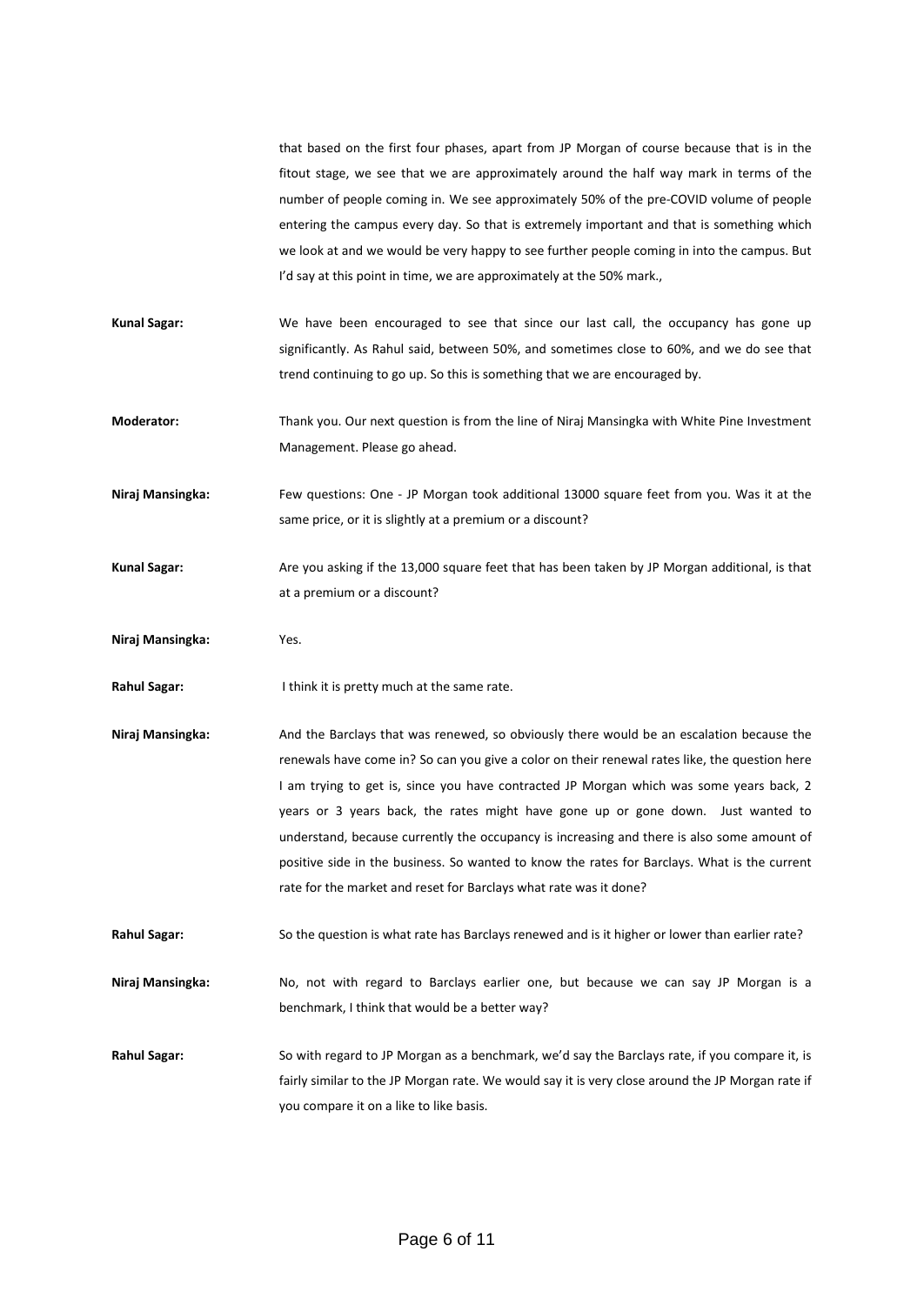- **Niraj Mansingka:** The reason I am asking was there has been this development here, then the metro stations are coming, there is a huge gap still between BKC and your area and still the rental rates are not going up. So wanted to get your color on that side also?
- **Rahul Sagar:** Yes, that is a good question. But one must also understand apart from the micromarket in Goregaon and apart from BKC, the profile of the licensees we have, are very strong licensees for any developer, and all these licensees have a very strong footprint in Pune and in Bangalore etc. as well. So one needs to also take into account that the talent pool of employees accessible to licensees in Pune and Bangalore is very significant and is very good and the competition for NKP apart from the micro market. And, of course yes, we always think that the prices should increase more compared to BKC. But based on the profile of the space which is basically the larger floorplates of 30,000 and 40,000 and sometimes even more, that is a very serious competition to space being offered in Pune and in Bangalore, just to name two locations where the talent pool available to this profile of licensee is very decent.
- Niraj Mansingka: No, I understand this. I just wanted to push further a thought. Maybe we can get more understanding on that. See the capital cost of making a property has gone up, the land prices have also gone up in the last 5 years. Effectively, a new guy building a property would get a lower yield that you would have got say 5 or 10 years back. So don't you think that the lucrativeness of making a commercial property has gone down and hence the rates are bound to go up and if not going up, so still want more color. Or do you see that until occupancy of the region goes complete, then only you will see possibility of some industry rate hikes?
- **Kunal Sagar:** Niraj, rather than speculate that way, let us look at what we have been seeing and what has been happening - we've come out of 2 years of COVID, there has been, touch wood, nothing negative that has happened in that time. If anything there have been various positive developments that you had in terms of leasing as well as in terms of rates. We haven't had anything that is negative. Also, the kind of transactions that we are doing now are incrementally showing an upward trend as not a downward trend.

One doesn't want to be subjective about it – as to whether that is good or bad. We have been quite encouraged given the way the last two years have gone and given where we are now, the kind of enquiries that we have and the kind of rates that we are licensing at are certainly higher than what they were earlier and to that extent it has been something that is quite positive in our view. Does that better answer your question?

**Niraj Mansingka:** Yes, there is a color on the direction. The last question, I want to know on the, you have given a discussion on how the monetization will happen for investors. Now can you share, you said about it, can you give more color on what is the point of stumble and where the decision getting stopped and for say, may be converting to REIT or merging into another REIT? So just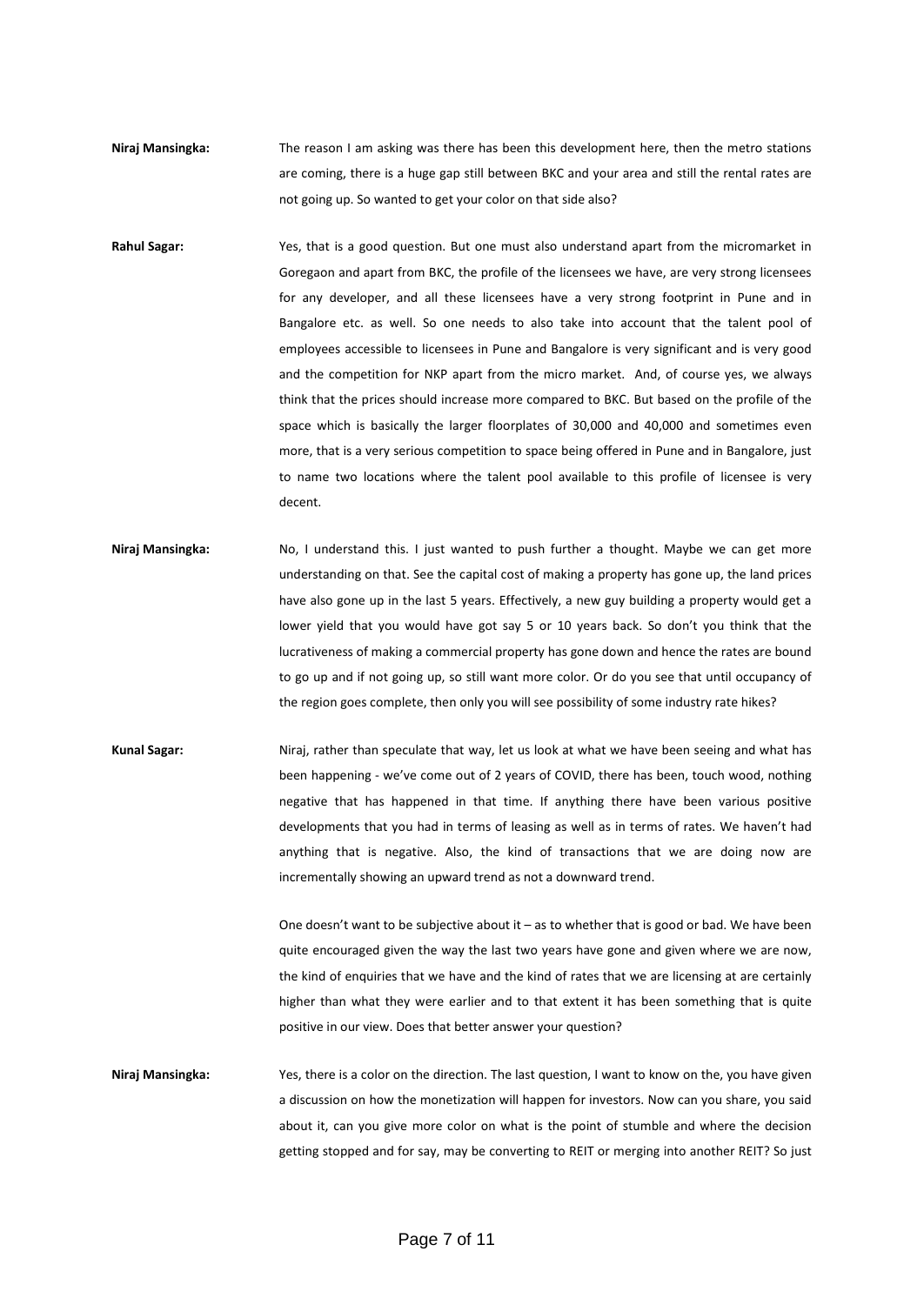wanted to know your thought that where are the decision making getting stumbled or where the points were discussion is still to happen?

**Kunal Sagar:** Your line is not clear, but what we understand is I think you are once again asking where we are in terms of the decision making towards restructuring or a REIT or something along those lines? Is that what you are asking?

Niraj Mansingka: And more color rather than just we are thinking about it?

**Kunal Sagar:** I think we did offer more color the last time and I think we did offer more color this time as well. As you would be well aware, the REIT or a restructuring decision like a REIT is going to involve considerably more than just the company and Rahul and me sitting here just now. It would involve the sponsors, shareholders, many other people and many other issues. We did mention earlier, and I think quite clearly, that we have made significant progress in terms of understanding.

> One of the discussions we have been having is the way toward the REIT as far as Nirlon goes, as far as the regulatory aspect goes. There, as mentioned, we have made significant progress in understanding, in terms of whether as a listed entity Nirlon can be owned by another listed entity which would be a REIT, or what would be required to put Nirlon in a structure where it could fit into a REIT. I think there it has been significant progress in terms of our understanding.

> The decision making post this understanding, would have many other people and many other parties that are involved. and that is something that will play out over the course of the next few quarters. There is nothing that is stuck anyway, so the process is moving forward. And since it is a process that will effectively be happening for the first time in terms of a listed entity trying to transition into to a REIT, it will naturally be looked at very carefully and scrutinized from all sides to see whether that is in fact beneficial to the shareholders or not at the end of the day. So we don't want to make any commitment beforehand and it is not something that, unfortunately, we can answer just for the sake of answering. It is a long, detailed process which is being undertaken for the first time. So I hope that does give you some more color. Again, we are not saying we're thinking about it, we are saying we are doing a lot more than thinking about it.

**Niraj Mansingka:** Just wanted to give my feedback that what happening is that you are also not moving to the new tax structure because you don't know how it will be required if you convert to REIT. So effectively the decision making is a cash flow loss to the minorities. Also, I know it is cash flow loss even to the majority shareholders, but it is also cash flow loss to the minority shareholders and so just a suggestion that at least the majority shareholders should think slightly to quicken the decision rather than the pace at which this is happening right now. So that is just a feedback I wanted to get to you.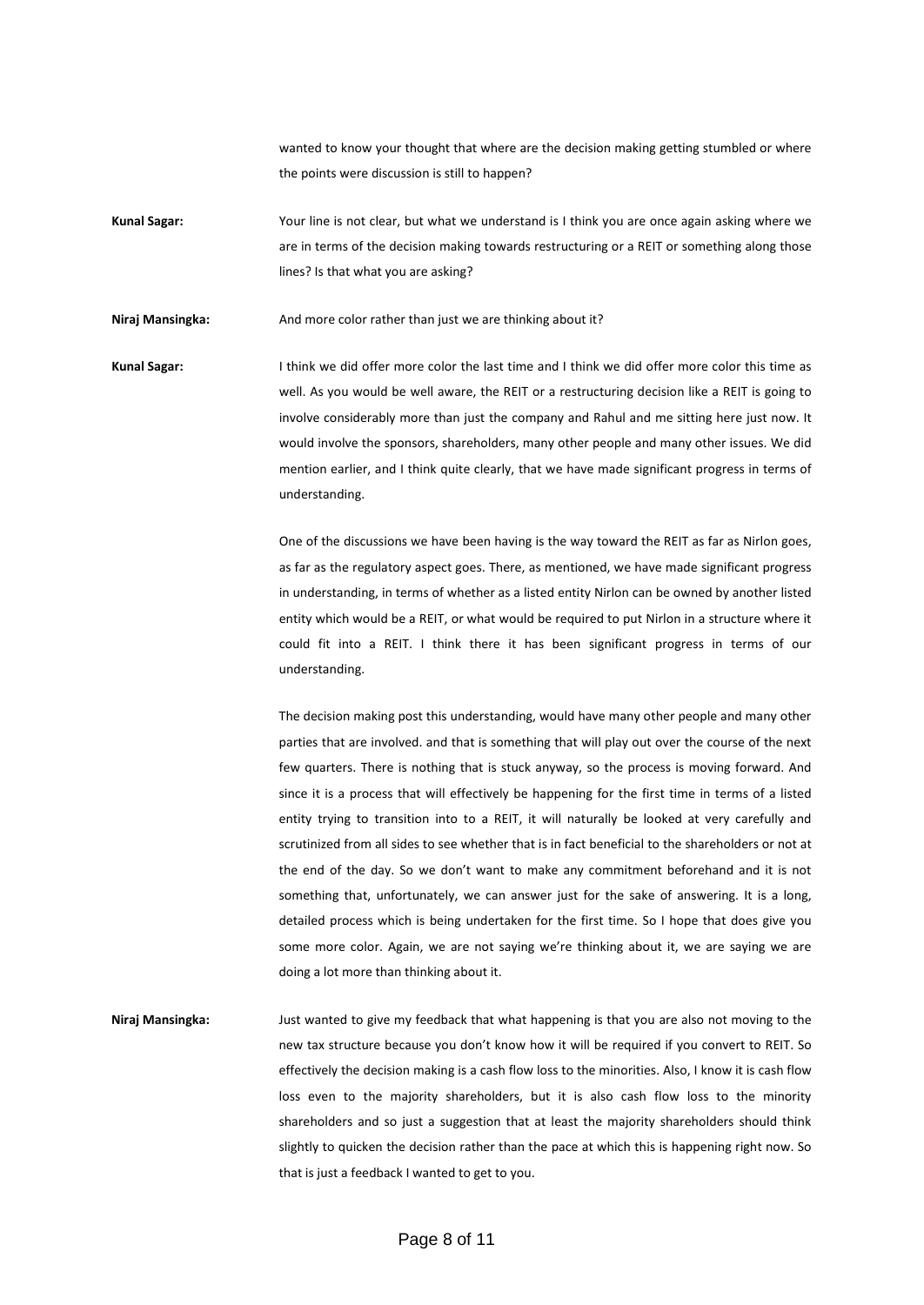| <b>Kunal Sagar:</b> | Yes, your feedback is much appreciated. I want to say that is something that we are              |
|---------------------|--------------------------------------------------------------------------------------------------|
|                     | extremely cognizant of. The only point we would like to make to you is that the migration to     |
|                     | the new regime as you know is not a reversible one, and based on the data we have if we are      |
|                     | allowed retain our flexibility now for any future restructuring, and if we continue with the old |
|                     | tax regime, we estimate that the potential value of certain events is significant enough to stay |
|                     | with the old tax regime and to keep this option open now. We are not saying that is              |
|                     | something we are going to do for the next 5 years or to the next 10 years or the next 3 years.   |
|                     | We are saying for the present, for this year at least, saying under old tax regime to allow us   |
|                     | the flexibility to do something that could be much more significant. And if it isn't, there will |
|                     | definitely be a small cash flow loss to all shareholders, but we do believe that the potential   |
|                     | value is not something that we should just close the door on, so we make sure that we            |
|                     | explore every avenue in that regard to try and maximize that value. So we understand your        |
|                     | point of view, and we understand that what you are saying is something that we are               |
|                     | extremely cognizant of, and we agree with you fully on that.                                     |
| Moderator:          | Thank you. Our next question is from the line of Laksh Jain, an Investor. Please go ahead.       |
| Laksh Jain:         | Very big congratulations to the Nirlon thing for great set of numbers, I have couple of          |
|                     | questions: my first question - what are the current rates going on in Goregaon for A grade       |
|                     | office spaces like NKP, per square feet cost?                                                    |
| <b>Rahul Sagar:</b> | So, essentially we don't want to say what the rates are in the other developments in and         |
|                     | around the micro market. As you can see the rates in NKP would be approximately in the mid       |
|                     | 140s so to speak. That is what we think the approximate rates are.                               |
| Laksh Jain:         | You are talking about the rental part, 140?                                                      |
| <b>Rahul Sagar:</b> | Yes.                                                                                             |
| Laksh Jain:         | And about land like in general I am not speaking of rent, I am talking about the land?           |
| <b>Rahul Sagar:</b> | Land?                                                                                            |
| Laksh Jain:         | Land in the sense for square feet we have 50 lakh square feet, like 5 million? With carpet area  |
|                     | of 30 lakhs?                                                                                     |
| <b>Kunal Sagar:</b> | We don't want to look at the land valuation in our context because it's a finished asset.        |
| Laksh Jain:         | I am just correcting that, we have like 30 lakhs carpet area?                                    |
|                     |                                                                                                  |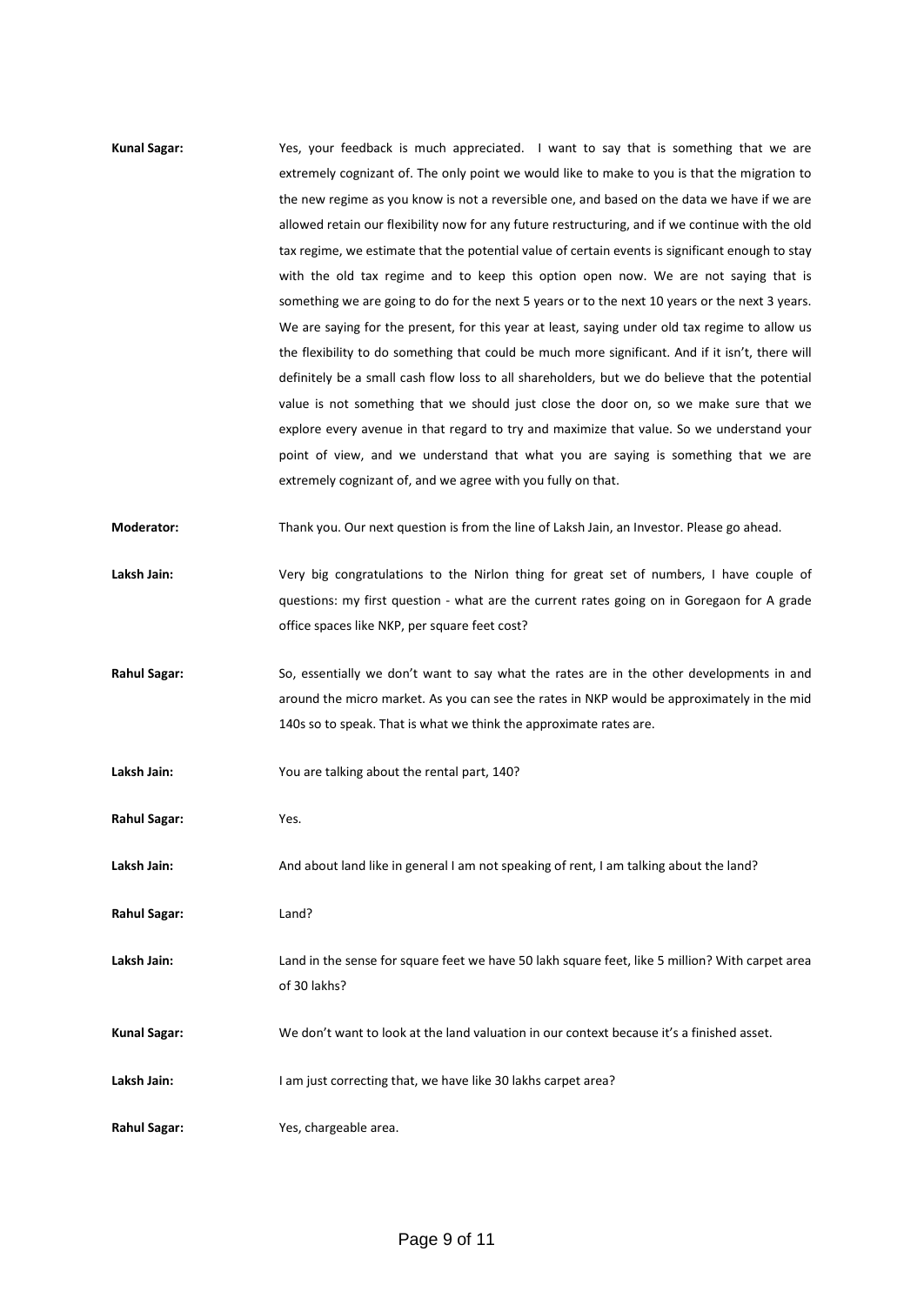**Laksh Jain:** I am talking like how much will it be like if it is on sale, like 30 lakh is, you are getting my question right, like per 30 lakh how much ?

**Rahul Sagar:** Yes, you are asking what is the rate for square feet if we want to sell it?

**Laksh Jain:** Yes.

**Rahul Sagar:** We don't really want to comment on that because we've not really examined that. We haven't looked at that so it would not be absolutely appropriate for us to answer that question without doing a lot of home work in understanding that.

- **Kunal Sagar:** Our valuation, like any other company and our profile. would be on a Cap Rate and rental basis. The cost per square foot of office space is not something that will be a realistic valuation one way or the another. Ours would be done on the more traditional basis for any rental asset or any yield asset.
- Laksh Jain: The reason why I asked this question is you will get an idea if at all REIT materializes, you get the valuation like that?
- **Kunal Sagar:** Again, I think we would want to, if you are looking at valuations, we would be comfortable looking more at the cap rate/rental valuation model rather than anything else, whether it is for REIT or whatever it is for, because we think that is the more realistic and more relevant one in this case.
- Laksh Jain: And my last question: given the size of Nirlon, the loan of what we have right now is very small. So do we have the options open for acquisition? When another investor asked about growth, you were focusing on incremental rental and not on acquisition?
- **Rahul Sagar:** At this point in time, as we have answered on the earlier calls as well, there are no plans for any further growth or further construction within the NKP campus or outside in greenfield, brownfield projects or something of that nature. In that context we see no reason at this point why the debt should be increased.
- **Moderator:** Thank you. The next question is from the line of Niraj Mansingka with White Pine Investment Management. Please go ahead.
- **Niraj Mansingka:** Last question: Rahul, just wanted to know how do you see the cash flows. I think the dividend is good that they have paid out. Just wondering how much cash would be left after paying dividend and if you pay the same dividend next year, how do you see the dividend payout next year as well?
- **Kunal Sagar:** Niraj, we don't want to offer any kind of specific guidance in terms of what will be next year. What we will say that the fourth quarter results should be, on an estimated basis, reasonably